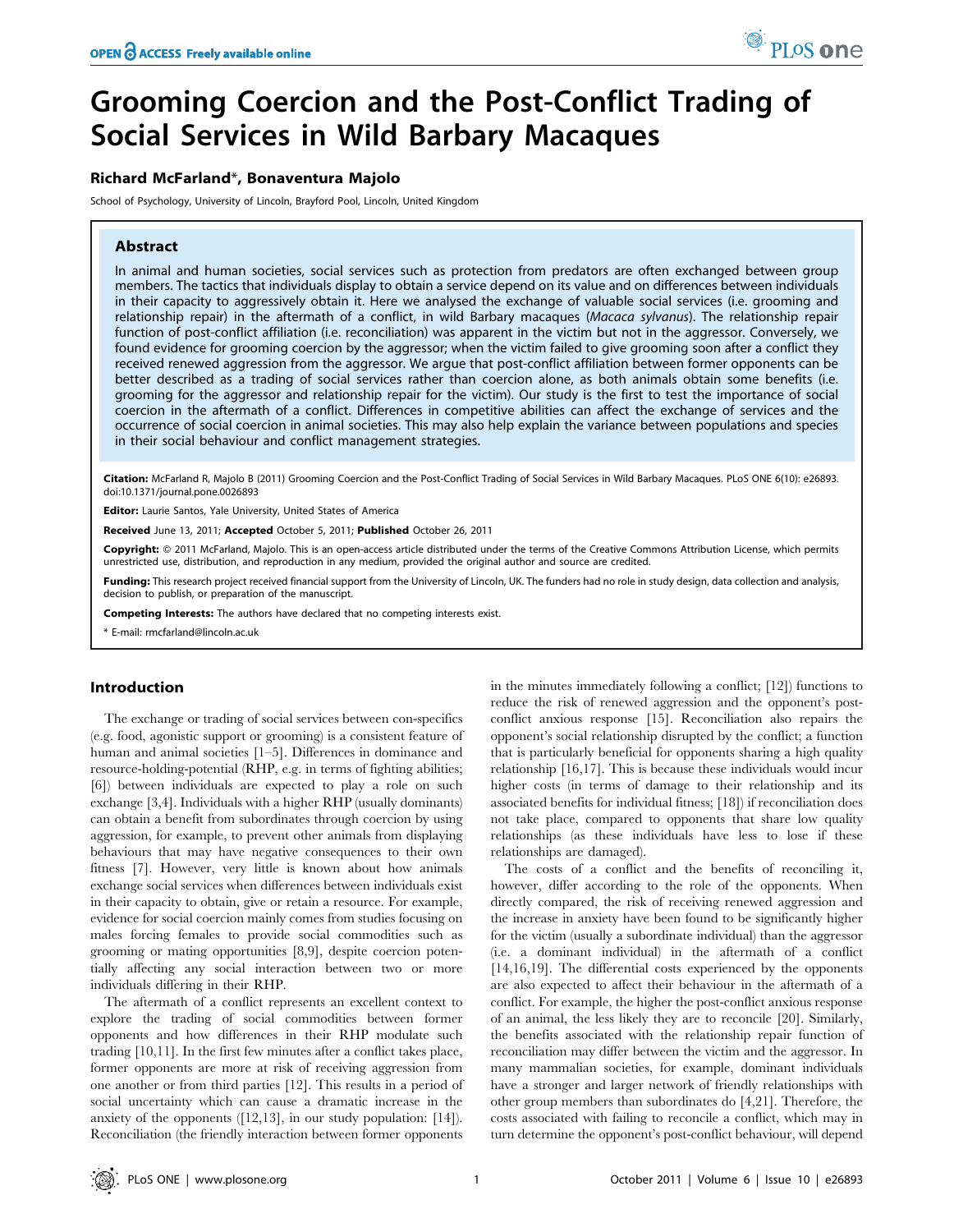on the relative value that the victim and aggressor pose on their social relationship with each other. Such relative value can be measured as the ratio of the relationship quality shared by two animals to the baseline quality of friendly relationships that each animal shares with other group members.

Our aim was to analyse, in wild Barbary macaques (Macaca sylvanus), the post-conflict trading of two valuable social services between former opponents: the repair of social relationships and post-conflict grooming. Grooming is a valuable service as it provides a number of benefits to the recipient (e.g. endorphin release: [22], anxiety reduction [23,24]) and costs to the donor (e.g. reduced vigilance; [25]). Moreover, grooming is the most common behaviour primates use to reconcile and maintain friendly social relationships [26].

Based on the costs of aggression (i.e. renewed aggression and increased anxiety) for the victim but not for the aggressor in our study population [14], and on the fact that in primates, and especially in macaques, dominant individuals have a stronger and larger network of grooming interactions with their group companions than subordinates [21], we aimed to test the following predictions. First, we predicted that the benefits of relationship repair with the former opponent after a conflict would be higher for victims of aggression than for aggressors. If this is so, the occurrence of reconciliation should be affected by the relative quality that a social relationship has for the victim, but not for the aggressor. Second, we predicted that aggression and renewed aggression would be used by the aggressor to coerce a valuable service (i.e. grooming) from the victim. This would result in the aggressor being more likely to initiate reconciliation than the victim, receiving more post-conflict grooming than the victim, and at higher proportions than baseline levels. Moreover, we predicted that the aggressor should approach and try to receive grooming from the victim after a conflict and the aggressor should be aggressive towards the victim if they fail to give grooming.

## Methods

### a) Ethics statement

This study complies with Moroccan and UK regulations regarding the ethical treatment of research subjects. Permission to conduct the study was given by the Ethics Committee of the University of Lincoln, UK and by the Haut Commissariat des Eaux et Forêts, Morocco (no permission IDs were given). The study was fully observational and our data collection did not affect the monkeys' welfare.

#### b) Study subjects

The Barbary macaque is a terrestrial primate in which grooming is frequently exchanged and group members arrange themselves according to a clear dominance hierarchy [27]. Subjects of this study were 48 adult or sub-adult monkeys (30 males and 18 females) living in two groups of wild Barbary macaques. These two groups (named 'Flat-face' and 'Large' group) inhabited the deciduous cedar-oak forest near the city of Azrou  $(33^{\circ}$  24'N–005° 12'W), in the Middle-Atlas Mountains of Morocco. At the beginning of the study, the 'Flat-face' group consisted of 29 individuals (10 adult males, 1 sub-adult male, 8 adult females, 5 juveniles and 5 infants) and the 'Large' group consisted of 39 individuals (16 adult males, 3 sub-adult males, 10 adult females, 7 juveniles and 3 infants).

## c) Data collection

Data were collected daily between 06.00 and 19.00 hours from June 2008 to September 2009. When a conflict was observed between two or more monkeys, data were collected on the identity of the animals and their role in the conflict (i.e. aggressor or victim, the aggressor being defined as the initiator of the first aggressive display and the victim as the recipient of this aggression). The role of the monkeys in a conflict reflected their dominance relationships, as the aggressor was dominant over the victim in 96% of the conflicts observed. Counter-aggression (i.e. a victim being aggressive towards the former aggressor) was only observed in 4% of conflicts. Data were also collected on the number of opponents involved in the conflict.

After a conflict was over (i.e. no aggression was observed for at least 30 seconds), focal data were recorded from the victim or aggressor for five minutes as this time window encapsulates the peak of post-conflict social interaction [12,14]. During postconflict focal sessions we recorded the timing and occurrence of any aggressive (i.e. threat, lunge, charge, chase, slap, grab or bite) or friendly interaction between our focal animal and any other group member. We considered successful  $\leq 1.5$  metre approaches (i.e. approaches that were not followed by aggression or displacement for the first 30 seconds after the approach), allogrooming, body-contact and teeth-chattering as affiliative behaviour [28]. When grooming was observed between former opponents in the post-conflict period we recorded the duration and direction of grooming exchanged until the grooming session was terminated (i.e. no grooming was observed for at least 30 seconds), even if this lasted beyond the set five minute focal session. We used the same rule when collecting focal samples (see below).

We used focal and scan sampling to collect data on the baseline affiliation of each dyad and on their relationship quality. Scan samples were collected every hour on the activity of the study animals (i.e. allo-grooming, body contact, feeding, resting), their  $\leq 1.5$  metre proximity to other study subjects, and on the identity of their social partners. Moreover, we collected 20 minute continuous baseline focal sessions on our study animals to calculate the proportion of successful  $\leq 1.5$  metre approaches, the direction and duration of grooming exchanged within each dyad. For each animal, focal observations were evenly distributed across the study period and time of day.

#### d) Data analysis

Analyses were based on data from 414 post-conflict focal observations collected from the victim  $(N = 191)$  and the aggressor  $(N = 223)$ . All but one adult male of the 'Large' group, and all of the study monkeys from the 'Flat-face' group were represented in at least one post-conflict session (mean post-conflict sessions per monkey  $\pm$  SE = 17.6 $\pm$ 2.2). Moreover, we also collected 792 scan samples and 1,101.9 hours of baseline focal observations (mean hours/monkey  $\pm$  SE = 18.71 $\pm$ 2.10).

A conflict was considered to be reconciled when friendly behaviour (i.e. body-contact, teeth-chattering or grooming) was exchanged between the former opponents within five minutes of the conflict [12]. We also considered close-proximity approaches as a form of reconciliation as there is evidence that close proximity functions to reconcile in the Barbary macaque [14,29]. For example, post-conflict close-proximity approaches reduce anxiety even if they are not followed by grooming (McFarland & Majolo, in preparation). In order to test if differences in the importance two animals pose on their relationship with each other affect their post-conflict behaviour, we calculated a measure of relationship quality for each member of a dyad. For a given dyad composed of monkey A and B, we calculated the relationship quality between A and B following the formula [18]: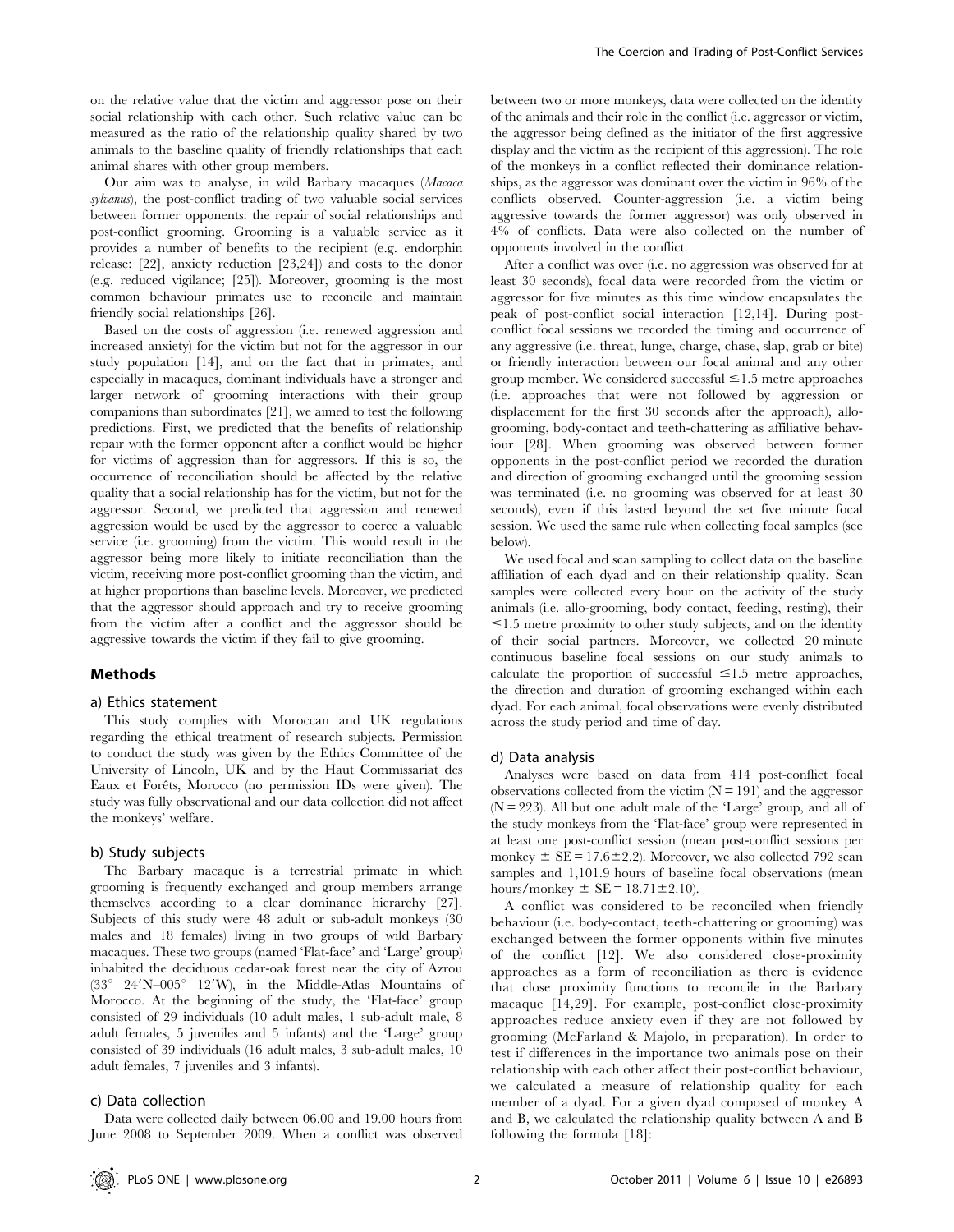$$
\frac{\sum_{i=1}^{3}x_i}{3}
$$

 $x_i$  = Individual's mean value for each of the three behavioural measures.

 $m_i$  = Group's mean value for each of the three behavioural measures.

To calculate  $x_i$  we first obtained a mean value per monkey by collapsing together the average proportion of hourly scans in which A and B were exchanging friendly behaviour or were within  $\leq$ 1.5 metre proximity, and the proportion of successful  $\leq$ 1.5 metre approaches exchanged between them, collected during the 20 minute focal sessions. This figure was divided by the total proportion of friendly behaviour, proximity and approaches each monkey exchanged with all other group members. The same three variables were used to calculate medians at the group level to obtain  $m_i$ . Following these calculations, the value of the composite sociality index obtained for each monkey measured the relative importance that a social relationship between monkey A and B had for monkey A (or B) with respect to the overall quality of the relationships monkey A (or B) shared with other group members. Moreover, the composite sociality index controlled for the overall affiliation at the group level which was important when analysing data coming from two different groups. The higher the value of the composite sociality index, the stronger the relationship quality was for monkey A (or B).

Data on the average duration of grooming exchanged between dyads were extracted from the baseline focal sessions. The percentage of grooming received by monkey A (or B) in a grooming bout (from post-conflict or baseline observations) was calculated using the following equation: (grooming received by A / grooming received by  $A +$  grooming received by B) x 100. Data were analysed using a series of generalised linear mixed models (GLMMs). GLMMs allow analysing the effect of a series of independent variables (i.e. fixed factors) on a continuous or categorical variable [30]. Moreover, GLMMs allowed us to run the analyses using each post-conflict session as a single data point through the inclusion of random factors to the models [30]. In the GLMMs we thus entered victim and aggressor ID as random factors to control for the non-independence of multiple data coming from the same subjects. The occurrence of reconciliation (i.e. yes or no), percentage of post-conflict grooming received, and frequency of post-conflict aggression were our dependent variables in a series of GLMMs.

To test our predictions, we entered as fixed factors, respectively, the role of opponents (i.e. aggressor or victim), the relative measure of relationship quality for the aggressor and the victim, condition (post-conflict or baseline observation), and whether a post-conflict approach was followed by grooming or not. Moreover, as 'control' fixed factors we entered group ID (i.e. 'Flat-face' or 'Large' group), age combination of the dyad (i.e. adult-adult, subadult-subadult or adult-subadult), their sex combination (i.e. male-male, femalefemale or male-female), their rank distance, and 'bystander affiliation' (i.e. whether or not the focal animal exchanged a friendly interaction with a bystander in the post-conflict session) because these variables can affect post-conflict behaviour and/or mediate the costs of aggression [15,31].

Below we present the results for our predicting fixed factors. Results for the 'control' fixed factors are shown in the electronic supporting information attached to this manuscript (see Tables S1, S2, S3, S4, S5, S6). GLMM data analyses were performed using STATA v10.1 Software [32]. When comparing the proportion of reconciliatory events initiated by the victim or aggressor, a chisquare test was performed using PASW Statistics v17.

## Results

In support of our first prediction, the occurrence of reconciliation was significantly predicted by the relative quality that a social relationship had for the victim (GLMM,  $\beta \pm SE =$  $0.02\pm0.01$ ,  $z = 2.82$ ,  $N = 414$ ,  $p < 0.01$ ; Figure 1 and Table S1), but not for the aggressor  $(\beta \pm SE = 0.01 \pm 0.01, z = 0.65, N = 414,$  $p = 0.52$ ; Figure 1).

In support of our second prediction, the aggressor initiated reconciliation significantly more often than the victim (aggressor  $= 63\%$ , victim = 37%; chi-square test,  $\chi$ 2 (1, N = 65) = 4.45,  $p<0.05$ ). The aggressor received a significantly larger percentage of post-conflict grooming than the victim ( $\beta \pm SE = -61.23$ )  $\pm 10.55$ ,  $z = -5.80$ ,  $N = 52$ ,  $p < 0.001$ ; Figure 2 and Table S2). Moreover, the aggressor received a significantly larger percentage of grooming in the post-conflict period (mean  $\pm$  SE = 80.61%)  $\pm$ 7.15) compared to baseline levels (mean  $\pm$  SE = 71.17% $\pm$ 5.74;  $\beta \pm \text{SE} = 9.44 \pm 4.39$ ,  $z = -2.33$ ,  $N = 52$ ,  $p < 0.05$ ; Table S3). Conversely, the victim received a significantly smaller proportion of grooming in the post-conflict period (mean  $\pm$  SE = 19.39% $\pm$ 7.16) compared to baseline levels (mean  $\pm$  SE = 28.83% $\pm$ 5.75;  $\beta$  $\pm$  SE = -9.44 $\pm$ 4.05, z = -2.33, N = 52, p<0.05; Table S4).



Figure 1. Histogram showing the opponent's relationship quality (composite sociality index) from the perspective of the victim and aggressor for reconciled and non-reconciled conflicts.

doi:10.1371/journal.pone.0026893.g001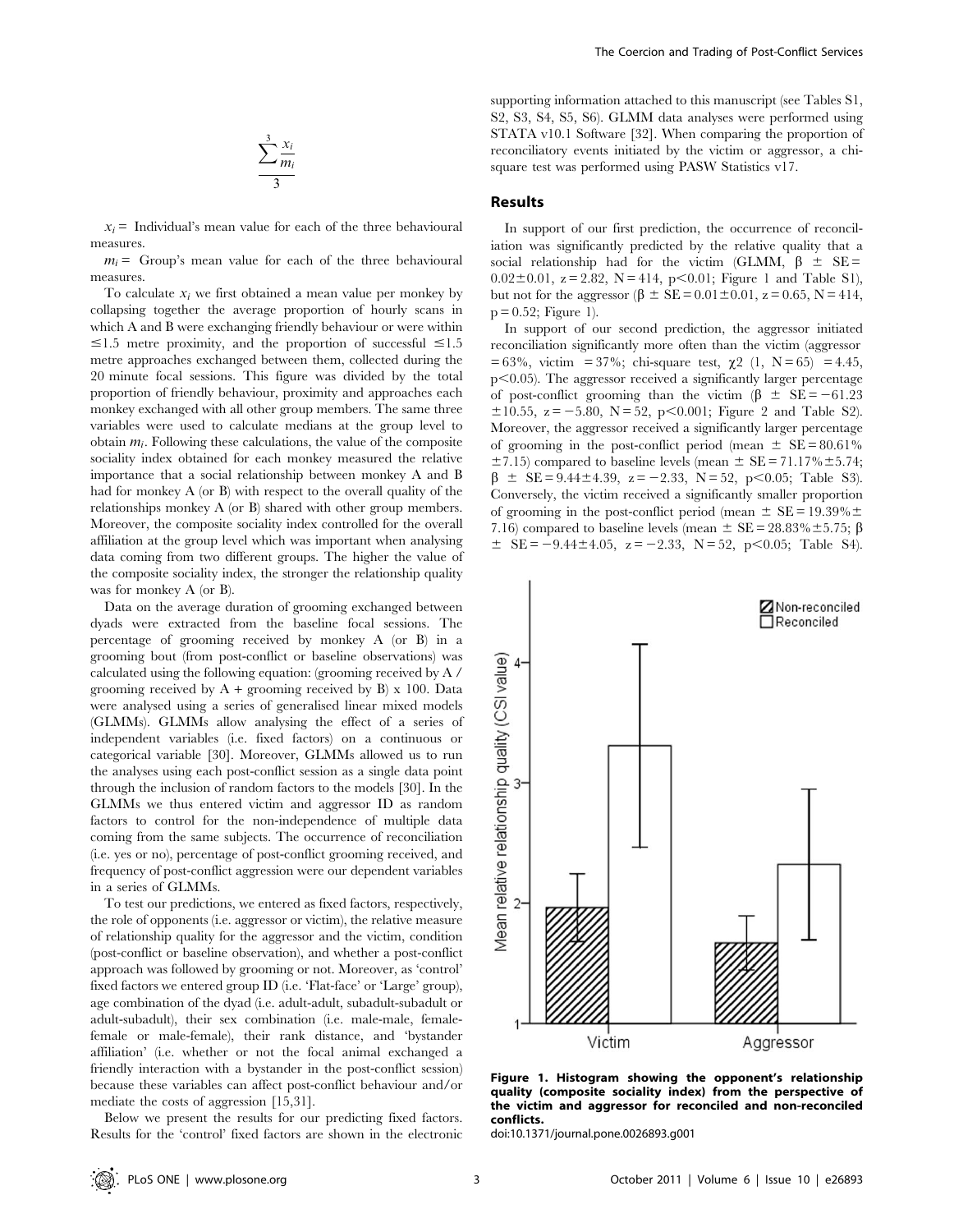

Figure 2. Histogram showing the proportion of post-conflict grooming received by the victim and aggressor. doi:10.1371/journal.pone.0026893.g002

Finally, the victim received significantly more aggression from the aggressor when a post-conflict  $\leq 1.5$  metre approach was not followed by grooming compared to non-reconciled conflicts ( $\beta \pm$  $SE = 0.04 \pm 0.01$ ,  $z = 3.86$ ,  $N = 382$ ,  $p < 0.001$ ; Figure 3 and Table S5). We found no such difference in aggression when a postconflict  $\leq 1.5$  metre approach was followed by grooming in



Figure 3. Histogram showing the mean rate of inter-opponent aggression received by the victim following post-conflict approaches or grooming and non-reconciled conflicts. doi:10.1371/journal.pone.0026893.g003

comparison to non-reconciled conflicts ( $\beta \pm SE = 0.01 \pm 0.01$ ,  $z = 0.63$ ,  $N = 408$ ,  $p = 0.53$ ; Figure 3 and Table S6).

## Discussion

Our results indicate that the post-conflict behaviour of the victim and aggressor is affected by the services at stake. From the victim's perspective, a social relationship is more likely to be repaired the higher the relative value of their relationship quality with the former aggressor. This supports the hypothesis that more valuable relationships are more frequently reconciled [12] due to the fitness-related benefits of maintaining friendly relationships with other group members [18]. The greater benefit to the victim in repairing a damaged social relationship, compared to the aggressor, became apparent when considering the relative value the opponents pose on their social relationship and the higher costs of aggression to the victim [14,16,19]. Moreover, in our study population post-conflict close-proximity approaches and grooming reduce the victim's anxiety [14]. Alternatively, from the aggressor's perspective, the aftermath of a conflict represents an apparent 'opportunity' to obtain grooming from the former victim by taking advantage of the emotional cost of aggression and the stronger need to reconcile for the victim [12,14]. The aggressor initiated reconciliation more often and received significantly more postconflict grooming than the victim. Moreover, the aggressor received proportionally more post-conflict grooming from the victim than baseline levels. Finally, when a post-conflict closeproximity approach (which functions to reconcile a conflict in the current study population; 14) was not followed by grooming, the victim had a higher risk of receiving renewed aggression.

Overall, our findings show that the post-conflict behaviour of Barbary macaques may be described by two, non-mutually exclusive phenomena: the trading of social services (i.e. grooming for the aggressor and relationship repair plus reduced anxiety [14] for the victim) and the coercion of grooming. Social primates, including cercopithecines, have been shown to effectively use information about the quality of con-specific social relationships to their own advantage, for example when choosing coalition partners [33]. Moreover, primates seem to be capable of displaying complex social tactics such as tactical deception [34]. As such, the capacity for macaques to coerce social services in the aftermath of a conflict and to display flexible social tactics based on the benefits and costs at stake appears theoretically possible. The trading of social services and grooming coercion, however, does not necessarily require complex cognitive abilities; the emotional state of the victim may drive their post-conflict behaviour [20,35]. Moreover, reconciliation is considered a low cognitively demanding mechanism [12]. It is more difficult to explain the behaviour of the aggressor according to their emotional state as no post-conflict increase of anxiety was found in the aggressor [14]. However, it is possible that the behaviour of the aggressor was elicited by observing the behavioural manifestation of anxiety in the victim without necessarily implying any empathic response in the aggressor [12].

Conclusive evidence for coercion in animal societies is scarce [7] whereas this is a common feature of resource exchange in humans [3]. The results of our study suggest that the coercion of social commodities may be an important factor affecting social exchanges in animal societies. We argue that the possibility of coercion as a result of differences in RHP should be more explicitly incorporated into current theoretical frameworks analysing service exchange in animals, such as the biological market approach [1] and the different types of reciprocity [36]. For example, the fact that grooming is mainly directed to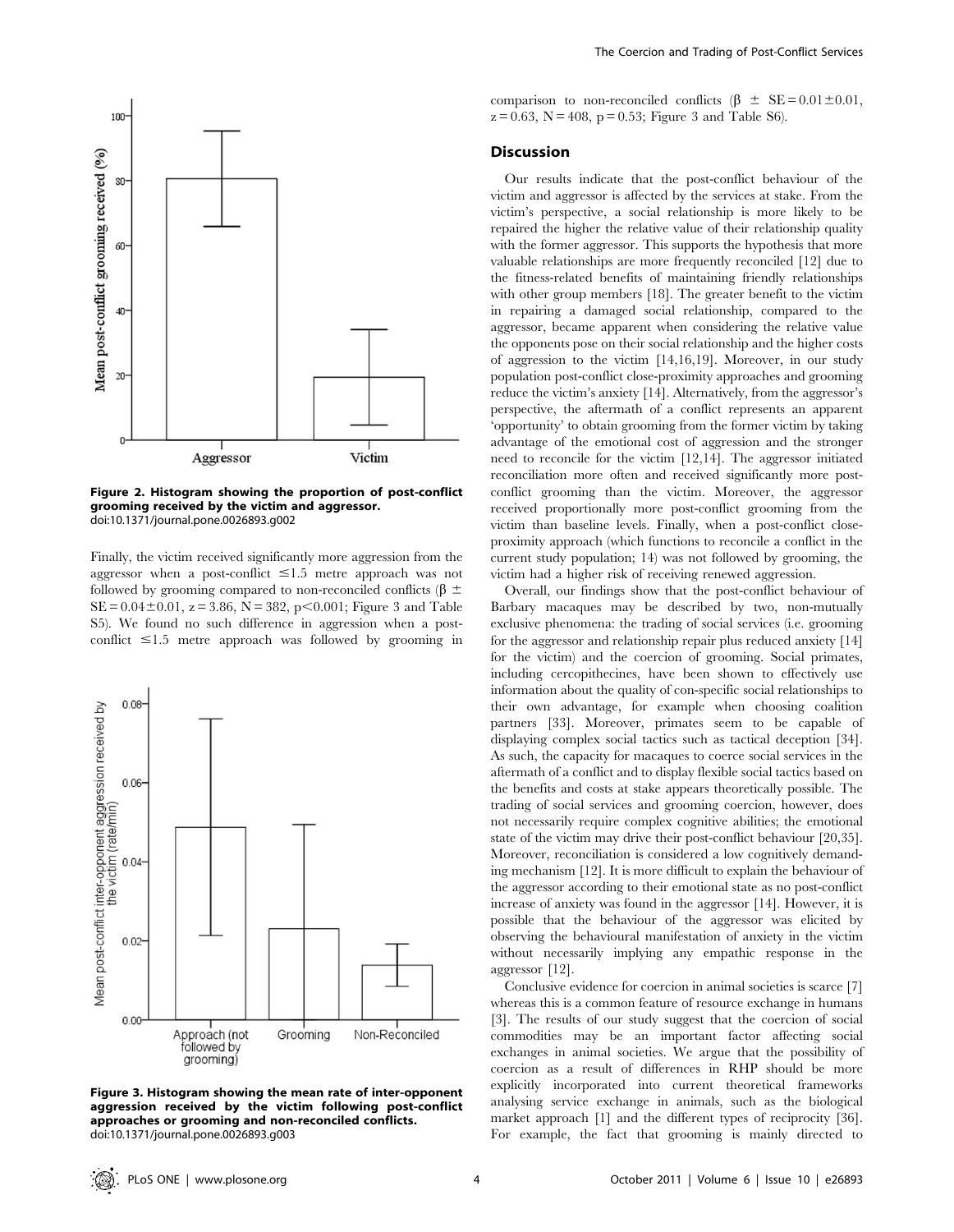dominant individuals in primate societies [21] is usually explained by the more valuable services they can offer (due to their higher RHP), which makes dominants the best grooming partners. However, grooming coercion from dominants to subordinates may contribute to the network of grooming exchange in a group [9]. If so, differences between species in the degree of grooming bias towards dominant individuals [37] may be modulated by speciesspecific differences in the 'capacity' (in terms of RHP differences between social partners) or 'opportunity' to coerce and not only by differences in the social value of grooming.

Two important conclusions can be drawn from our findings. First, studies of social relationships should take into account the relative importance of a relationship to the two members of a dyad. This is essential to better our understanding of the mechanisms behind social exchange and to make predictions on what social tactics are beneficial for individual fitness. Indeed, social relationships are expected to be 'intrinsically' asymmetric due to differences in RHP and dominance between social partners, which affects the type and frequency of behaviours exchanged. For example, primates exchange grooming for other commodities (e.g. tolerance near food) and the asymmetric distribution of this exchange is reflected in the relative dominance of social partners (i.e. dominant individuals can trade tolerance for grooming; [2]). However, studies of social behaviour and conflict management have often analysed relationship quality at the dyadic level [16,17].

Secondly, we conclude that the trading or exchange of social commodities in the aftermath of a conflict should be considered in studies of conflict management. We are not suggesting here that every aggressive interaction should be viewed as an act of coercion. However, we do suggest that the occurrence of such exchanges and the differential costs of aggression to opponents, due to their differences in RHP, need to be carefully analysed in studies of conflict management. This is especially important when making comparisons across populations, species or higher taxonomic levels. For example, the trading of social commodities could help explain the variability in conflict management strategies found within and between dyads, as well as across populations or species [12].

## Acknowledgments

We are grateful to Professor Mohammed Qarro (Ecole Nationale Forestière d'Ingénieurs, Morocco) for his support in

#### References

- 1. Noë R, Hammerstein P (1995) Biological markets. Trends in Ecology and Evolution 10: 336–340.
- 2. Barrett L, Henzi SP, Weingrill T, Lycett JE, Hill RA (1999) Market forces predict grooming reciprocity in female baboons. Proc R Soc B 266: 665–670.
- 3. Fehr E, Gächter S (2002) Altruistic punishment in humans. Nature 415: 137–140.
- 4. Silk JB (2007) The adaptive value of sociality in mammalian groups. Philos T Roy Soc B 362: 539–559.
- 5. Clutton-Brock TH (2009) Cooperation between non-kin in animal societies. Nature 462: 51–57.
- 6. Parker GA (1974) Assessment strategy and the evolution of fighting behaviour. J Theor Biol 47: 223–243.
- 7. Clutton-Brock TH, Parker GA (1995) Punishment in animal societies. Nature 373: 209–216.
- 8. Smuts BB, Smuts RW (1993) Male aggression and sexual coercion of females in nonhuman primates and other mammals: evidence and theoretical implications. Adv Stud Behav 22: 1–63.
- 9. Colmenares F, Zaragoza F, Hernández-Lloreda MV (2002) Grooming and coercion in one-male units of hamadryas baboons: Market forces or relationship constraints? Behaviour 139: 1525–1553.
- 10. Silk JB, Cheney DL, Seyfarth RM (1996) The form and function of post-conflict interactions between female baboons. Anim Behav 52: 259–268.
- 11. Koyama N (2000) Conflict prevention before feeding. In: Aureli F, de Waal FBM, eds. Natural conflict resolution. BerkeleyCalifornia: University of California Press. pp 130–132.

the field. We would like to thank the Haut Commissariat des Eaux et Forêts of Morocco for research permission. We would also like to thank Chris Young, Laëtitia Maréchal, Pawel Fedurek and Paolo Piedimonte for assistance in the field.

## Supporting Information

Table S1 Results of GLMM for the relationship between the occurrence of reconciliation and opponent relative relationship quality.

(DOC)

Table S2 Results of GLMM for the relationship between postconflict grooming received and opponent identity (i.e. aggressor or victim).

(DOC)

Table S3 Results of GLMM for the relationship between the percentage of grooming received by the aggressor and PC-baseline session. (DOC)

Table S4 Results of GLMM for the relationship between the percentage of grooming received by the victim and PC-baseline session.

(DOC)

Table S5 Results of GLMM for the relationship between the amount of inter-opponent aggression received by the victim and PC close-proximity approaches (excluding grooming). (DOC)

Table S6 Results of GLMM for the relationship between the amount of inter-opponent aggression received by the victim and PC grooming. (DOC)

#### Author Contributions

Conceived and designed the experiments: RM BM. Performed the experiments: RM. Analyzed the data: RM BM. Contributed reagents/ materials/analysis tools: RM BM. Wrote the paper: RM BM.

- 12. Aureli F, Cords M, van Schaik CP (2002) Conflict resolution following aggression in gregarious animals: a predictive framework. Anim Behav 64: 325–343.
- 13. Maestripieri D, Schino G, Aureli F, Troisi A (1992) A modest proposal: displacement activities as an indicator of emotions in primates. Anim Behav 44: 967–979.
- 14. McFarland R, Majolo B (2011) Reconciliation and the costs of aggression in wild Barbary macaques (Macaca sylvanus): A test of the integrated hypothesis. Ethology 117: 928–937.
- 15. Aureli F, de Waal FBM (2000) Natural conflict resolution. California: University of California Press.
- 16. Koski SE, Koops K, Sterck EHM (2007) Reconciliation, relationship quality, and postconflict anxiety: testing the integrated hypothesis in captive chimpanzees. Am J Primatol 69: 158–172.
- 17. Majolo B, Ventura R, Koyama NF (2009) A statistical modelling approach to the occurrence and timing of reconciliation in wild Japanese macaques. Ethology 115: 152–166.
- 18. Silk JB, Alberts SC, Altmann J (2003) Social bonds of female baboons enhance infant survival. Science 302: 1231–1234.
- 19. Schino G, Rosati L, Geminiani S, Aureli F (2007) Post-conflict anxiety in Japanese macaques (Macaca fuscata): aggressor's and victim's perspectives. Ethology 113: 1081–1088.
- 20. Majolo B, Ventura R, Koyama NF (2009) Anxiety level predicts post-conflict behaviour in wild Japanese macaques (Macaca fuscata yakui). Ethology 115: 986–995.